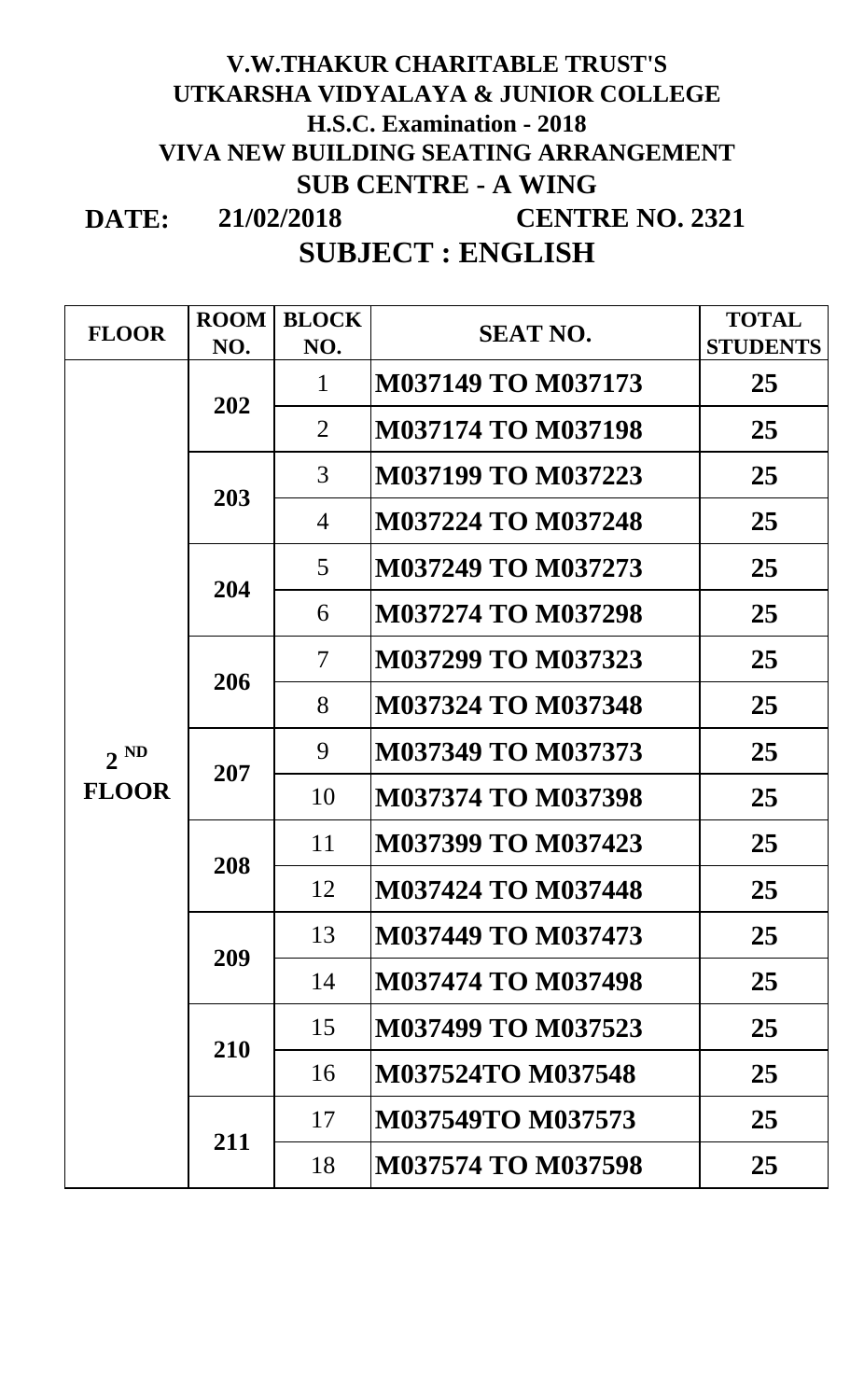### **DATE: SUBJECT : ENGLISH 21/02/2018 V.W.THAKUR CHARITABLE TRUST'S UTKARSHA VIDYALAYA & JUNIOR COLLEGE H.S.C. Examination - 2018 VIVA NEW BUILDING SEATING ARRANGEMENT SUB CENTRE - A WING CENTRE NO. 2321**

| <b>FLOOR</b>                    | <b>ROOM</b><br>NO. | <b>BLOCK</b><br>NO. | <b>SEAT NO.</b>           | <b>TOTAL</b><br><b>STUDENTS</b> |
|---------------------------------|--------------------|---------------------|---------------------------|---------------------------------|
|                                 | 302                | 19                  | M037599 TO M037623        | 25                              |
|                                 |                    | 20                  | <b>M037624 TO M037648</b> | 25                              |
|                                 | 303                | 21                  | M037649 TO M037673        | 25                              |
|                                 |                    | 22                  | <b>M037674 TO M037698</b> | 25                              |
|                                 | 304                | 23                  | M037699 TO M037723        | 25                              |
|                                 |                    | 24                  | <b>M037724 TO M037748</b> | 25                              |
|                                 | 305                | 25                  | <b>M037749 TO M037773</b> | 25                              |
|                                 | 306                | 26                  | <b>M037774 TO M037798</b> | 25                              |
|                                 |                    | 27                  | <b>M037799 TO M037823</b> | 25                              |
|                                 | 308                | 28                  | <b>M037824 TO M037848</b> | 25                              |
|                                 |                    | 29                  | <b>M037849 TO M037873</b> | 25                              |
| 3 <sup>RD</sup><br><b>FLOOR</b> | 309                | 30                  | <b>M037874 TO M037898</b> | 25                              |
|                                 |                    | 31                  | M037899 TO M037923        | 25                              |
|                                 | 310                | 32                  | M037924 TO M037948        | 25                              |
|                                 |                    | 33                  | <b>M037949 TO M037973</b> | 25                              |
|                                 | 311                | 34                  | <b>M037974 TO M037998</b> | 25                              |
|                                 |                    | 35                  | M037999 TO M038023        | 25                              |
|                                 | 312                | 36                  | <b>M038024 TO M038048</b> | 25                              |
|                                 | 313                | 37                  | M038049 TO M038073        | 25                              |
|                                 |                    | 38                  | <b>M038074 TO M038098</b> | 25                              |
|                                 | 314                | 39                  | <b>M038099 TO M038123</b> | 25                              |
|                                 |                    | 40                  | <b>M038124 TO M038148</b> | 25                              |
|                                 | 315                | 41                  | <b>M038149 TO M038173</b> | 25                              |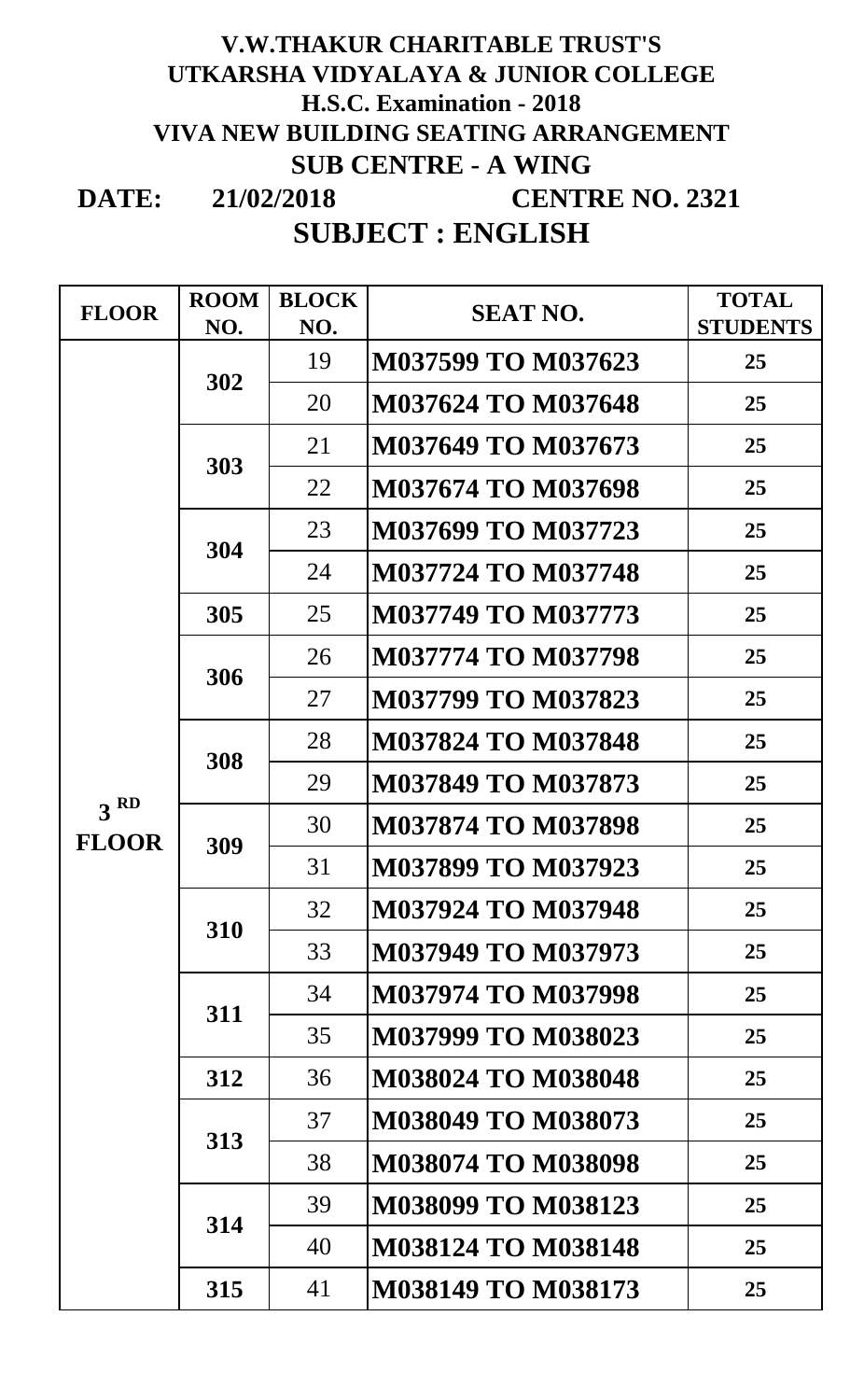### **DATE: 21/02/2018 V.W.THAKUR CHARITABLE TRUST'S UTKARSHA VIDYALAYA & JUNIOR COLLEGE H.S.C. Examination - 2018 VIVA NEW BUILDING SEATING ARRANGEMENT SUB CENTRE - A WING CENTRE NO. 232**

## **SUBJECT : ENGLISH**

| <b>FLOOR</b>      | <b>ROOM</b><br><b>BLOCK</b> |     | <b>SEAT NO.</b>                       |  |
|-------------------|-----------------------------|-----|---------------------------------------|--|
|                   | NO.                         | NO. |                                       |  |
|                   | 403                         | 42  | <b>M038174 TO M038198</b>             |  |
|                   |                             | 43  | <b>M038199 TO M038223</b>             |  |
|                   | 404                         | 44  | <b>M038224 TO M038248</b>             |  |
|                   |                             | 45  | <b>M038249 TO M038273</b>             |  |
|                   | 406                         | 46  | <b>M038274 TO M038298</b>             |  |
|                   |                             | 47  | M038299 TO M038323                    |  |
|                   | 407                         | 48  | <b>M038324 TO M038348</b>             |  |
|                   |                             | 49  | M038349 TO M038373                    |  |
|                   | 408                         | 50  | <b>M038374 TO M038398</b>             |  |
|                   |                             | 51  | <b>M038399 TO M038423</b>             |  |
| $4$ <sup>TH</sup> | 409                         | 52  | <b>M038424 TO M038448</b>             |  |
| <b>FLOOR</b>      |                             | 53  | <b>M038449 TO M038473</b>             |  |
|                   | 410                         | 54  | <b>M038474 TO M038498</b>             |  |
|                   |                             | 55  | M038499 TO M038523                    |  |
|                   | 411                         | 56  | <b>M038524 TO M038548</b>             |  |
|                   |                             | 57  | <b>M038549 TO M038573</b>             |  |
|                   | 412                         | 58  | <b>M038574 TO M038598</b>             |  |
|                   | 413<br>414                  | 59  | M038599 TO M038612(Sci)               |  |
|                   |                             |     | <b>&amp;M121423 TO M121433 (Arts)</b> |  |
|                   |                             | 60  | M121434 TO M121458                    |  |
|                   |                             | 61  | M121459 TO M121483                    |  |
|                   |                             | 62  | <b>M121484 TO M121508</b>             |  |
|                   | 415                         | 63  | M121509 TO M121533                    |  |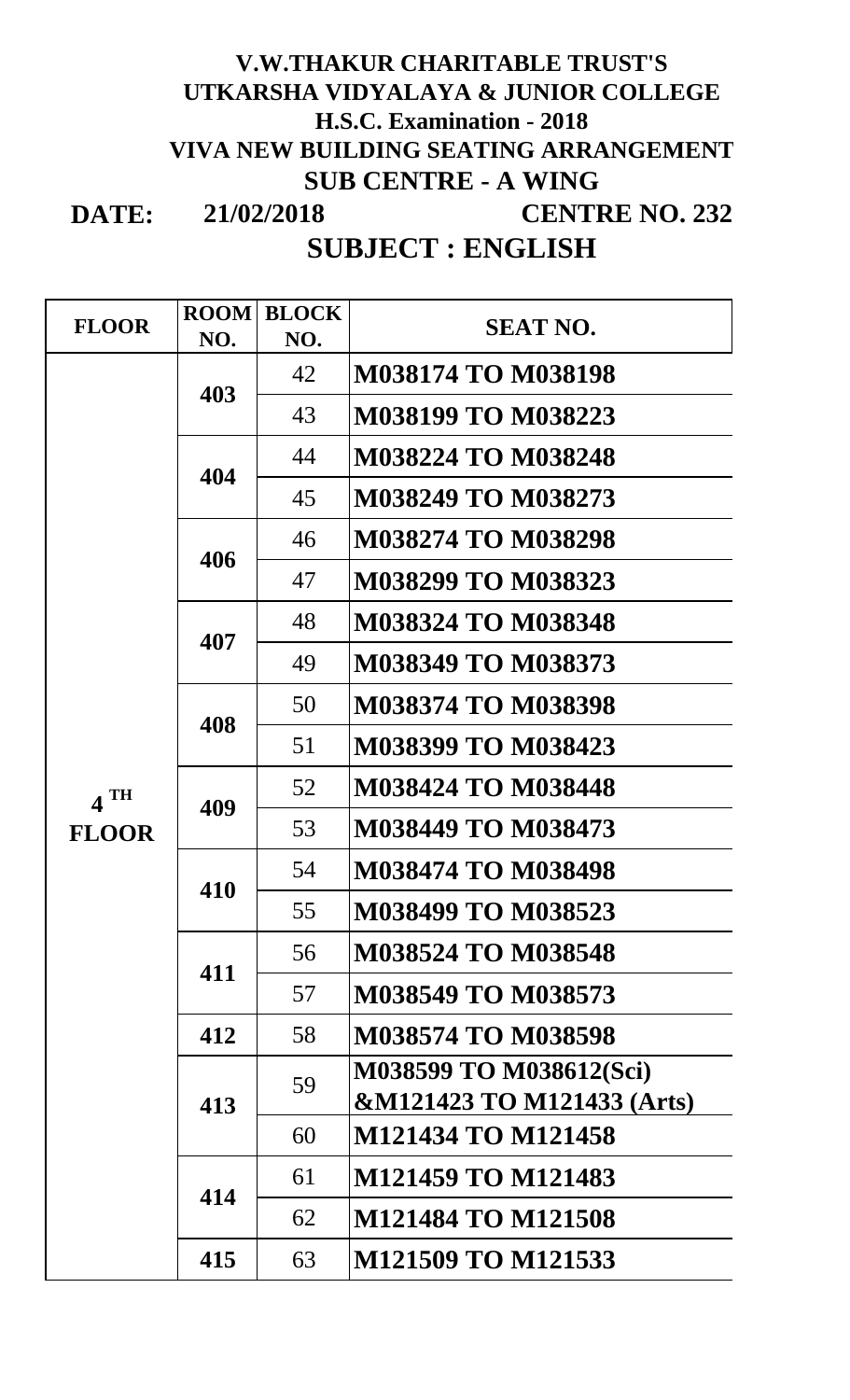**VIVA NEW BUILDING SEATING ARRANGEMENT**

| <b>TOTAL</b>    |
|-----------------|
| <b>STUDENTS</b> |
| 25              |
| 25              |
| 25              |
| 25              |
| 25              |
| 25              |
| 25              |
| 25              |
| 25              |
| 25              |
| 25              |
| 25              |
| 25              |
| 25              |
| 25              |
| 25              |
| 25              |
| 25              |
| 25              |
| 25              |
| 25              |
| 25              |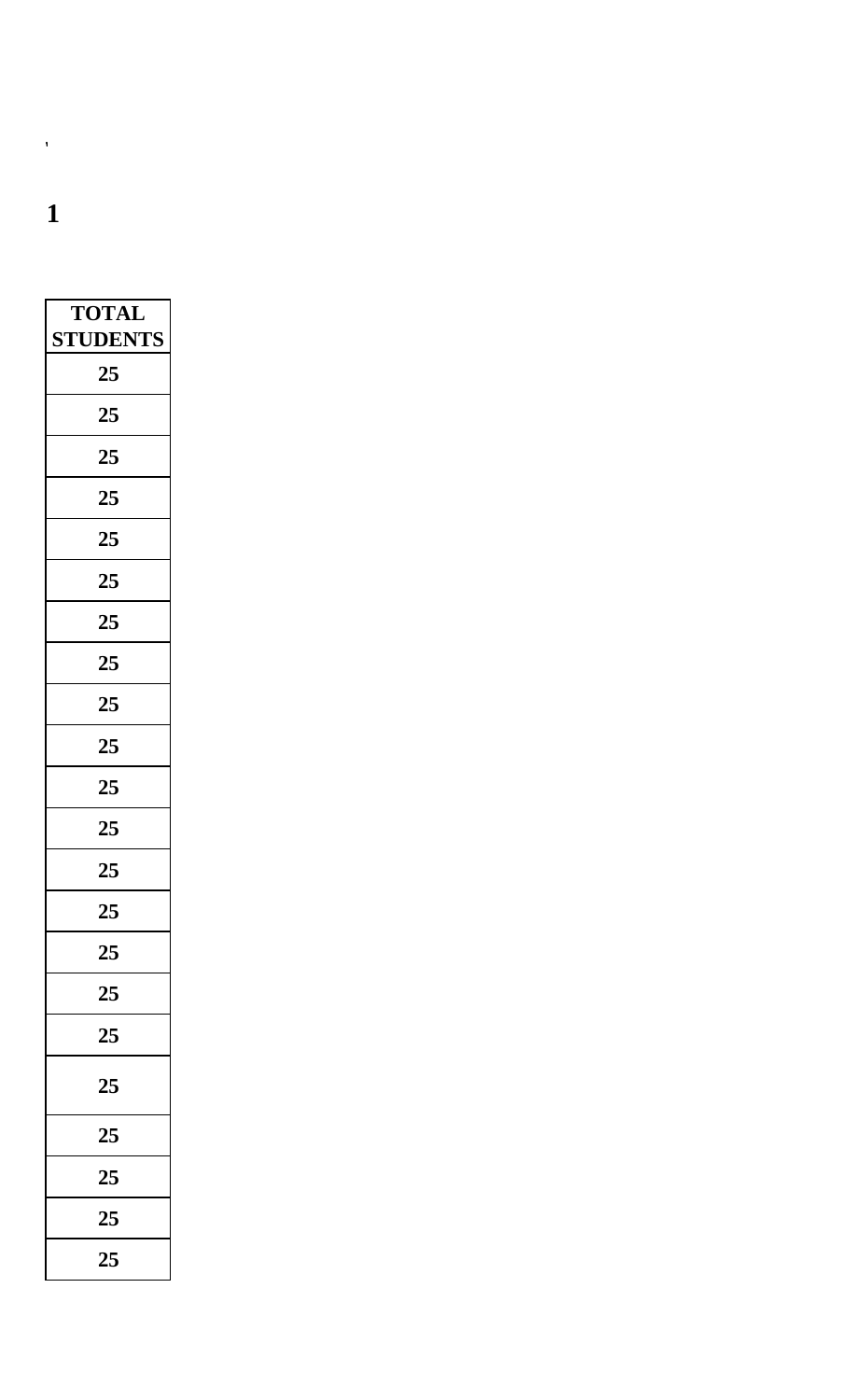### **DATE: 21/02/2018 V.W.THAKUR CHARITABLE TRUST'S UTKARSHA VIDYALAYA & JUNIOR COLLEGE H.S.C. Examination - 2018 VIVA NEW BUILDING SEATING ARRANGEMENT SUB CENTRE - A WING CENTRE NO. 2321**

# **SUBJECT : ENGLISH**

| <b>FLOOR</b>    | <b>ROOM</b> | <b>BLOCK</b> | <b>SEAT NO.</b>           | <b>TOTAL</b>    |
|-----------------|-------------|--------------|---------------------------|-----------------|
|                 | NO.         | NO.          |                           | <b>STUDENTS</b> |
|                 | 502         | 64           | M121534 TO M121558        | 25              |
|                 |             | 65           | M121559 TO M121583        | 25              |
|                 | 503         | 66           | M121584 TO M121608        | 25              |
|                 |             | 67           | M121609 TO M121633        | 25              |
|                 | 504         | 68           | M121634 TO M121658        | 25              |
|                 |             | 69           | M121659 TO M121683        | 25              |
|                 | 505         | 70           | <b>M121684 TO M121708</b> | 25              |
|                 | 506         | 71           | M121709 TO M121733        | 25              |
|                 |             | 72           | M121734 TO M121758        | 25              |
|                 |             | 73           | <b>M121759 TO M121783</b> | 25              |
|                 | 507         | 74           | <b>M121784 TO M121808</b> | 25              |
|                 | 508         | 75           | M121809 TO M121833        | 25              |
| 5 <sup>TH</sup> |             | 76           | <b>M121834 TO M121858</b> | 25              |
| <b>FLOOR</b>    | 509         | 77           | M121859 TO M121883        | 25              |
|                 |             | 78           | <b>M121884 TO M121908</b> | 25              |
|                 | 510         | 79           | M121909 TO M121933        | 25 <sub>1</sub> |
|                 |             | 80           | <b>M121934 TO M121958</b> | 25              |
|                 | 511         | 81           | M121959 TO M121983        | 25              |
|                 |             | 82           | <b>M121984 TO M122008</b> | 25              |
|                 | 512         | 83           | M122009 TO M122033        | 25              |
|                 | 513         | 84           | M122034 TO M122058        | 25              |
|                 |             | 85           | M122059 TO M122083        | 25              |
|                 | 514         | 86           | <b>M122084 TO M122108</b> | 25              |
|                 |             | 87           | M122109 TO M122133        | 25              |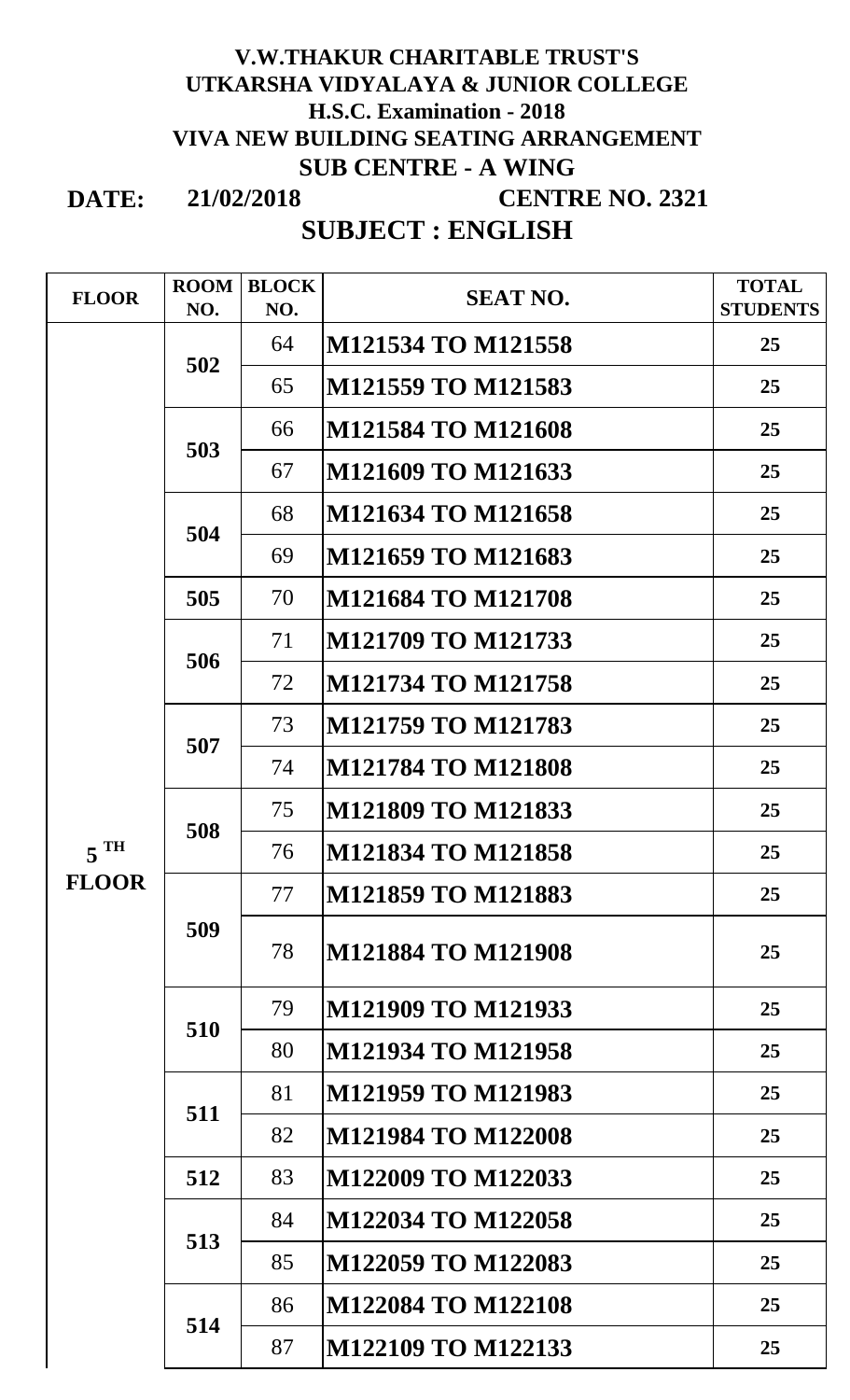|  |  |  | M122134 TO M122158 | — |
|--|--|--|--------------------|---|
|--|--|--|--------------------|---|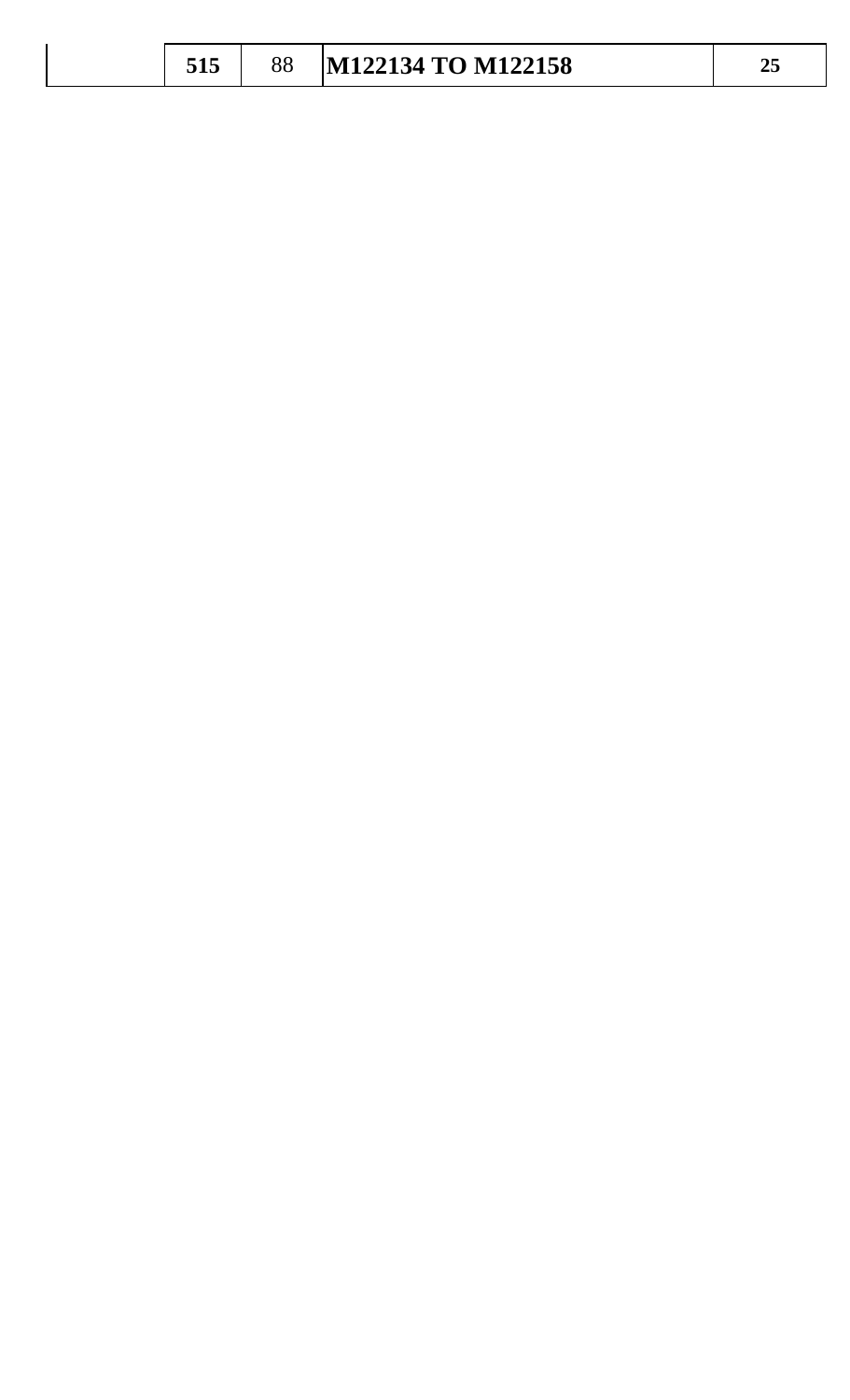### **SUBJECT : ENGLISH 21/02/2018 V.W.THAKUR CHARITABLE TRUST'S UTKARSHA VIDYALAYA & JUNIOR COLLEGE H.S.C. Examination - 2018 VIVA NEW BUILDING SEATING ARRANGEMENT SUB CENTRE - A WING CENTRE NO. 232**

**DATE:**

| <b>FLOOR</b>      | <b>ROOM</b><br>NO. | <b>BLOCK</b><br>NO. | <b>SEAT NO.</b>                                        |
|-------------------|--------------------|---------------------|--------------------------------------------------------|
|                   | 602                | 89                  | M122159 TO M122183                                     |
|                   |                    | 90                  | <b>M122184 TO M122208</b>                              |
|                   | 603                | 91                  | M122209 TO M122233                                     |
|                   |                    | 92                  | M122234 TO M122258                                     |
|                   | 604                | 93                  | M122259 TO M122283                                     |
|                   |                    | 94                  | M122284 TO M122308                                     |
| $6$ <sup>TH</sup> | 606                | 95                  | M122309 TO M122333                                     |
| <b>FLOOR</b>      |                    | 96                  | M122334 TO M122358                                     |
|                   | 607                | 97                  | M122359 TO M122385                                     |
|                   |                    | 98                  | M122387 TO M122421                                     |
|                   | 608                | 99                  | M122422 TO M122430(Arts) &<br>M202706 TO M202724(Comm) |
|                   |                    | 100                 | M202725 TO M202749                                     |
|                   | 609                | 101                 | M202750 TO M202774                                     |
|                   |                    | 102                 | M202775 TO M202799                                     |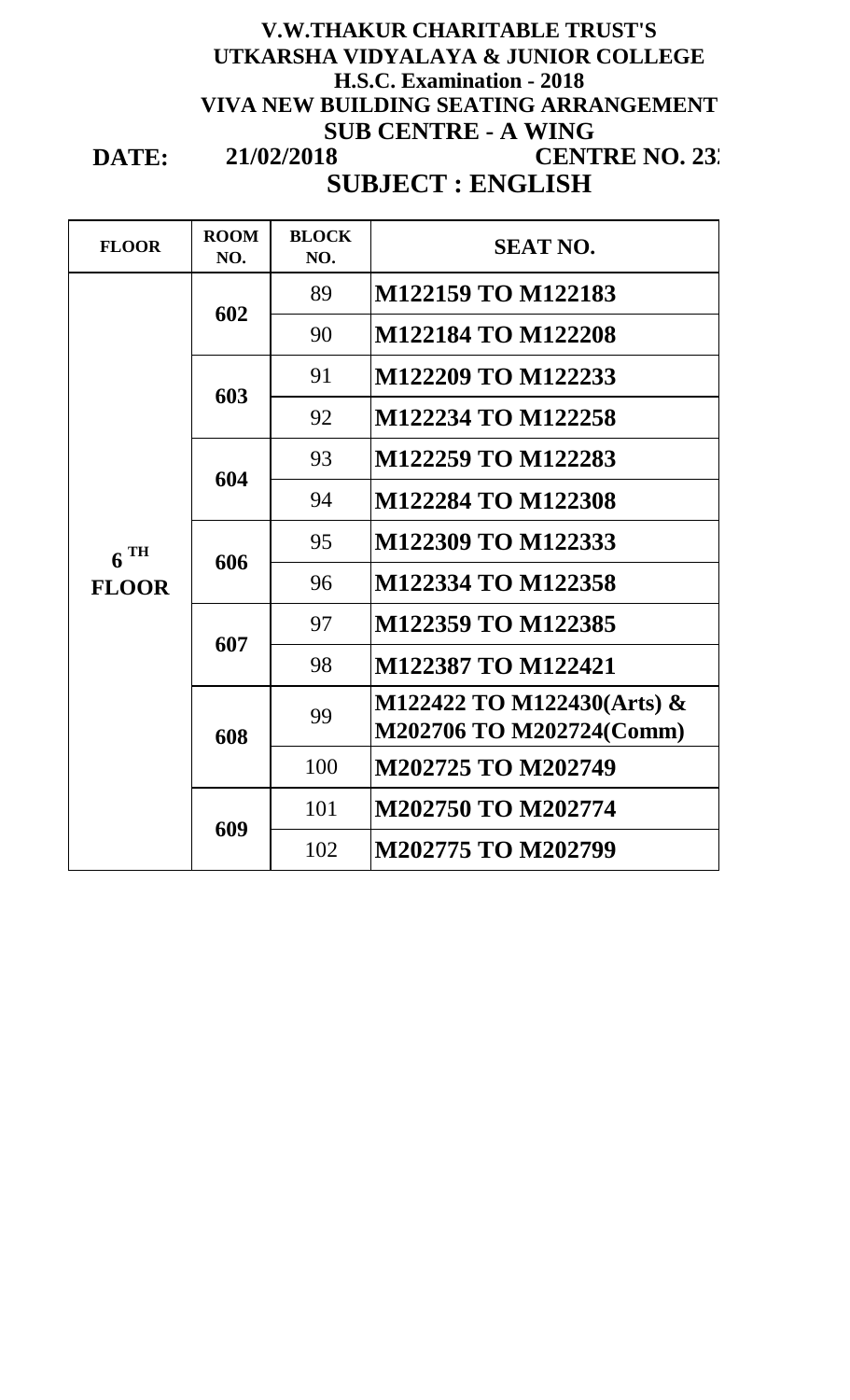|--|

| <b>TOTAL</b><br><b>STUDENTS</b> |
|---------------------------------|
| 25                              |
| 25                              |
| 25                              |
| 25                              |
| 25                              |
| 25                              |
| 25                              |
| 25                              |
| 25                              |
| 25                              |
| 25                              |
| 25                              |
| 25                              |
| 25                              |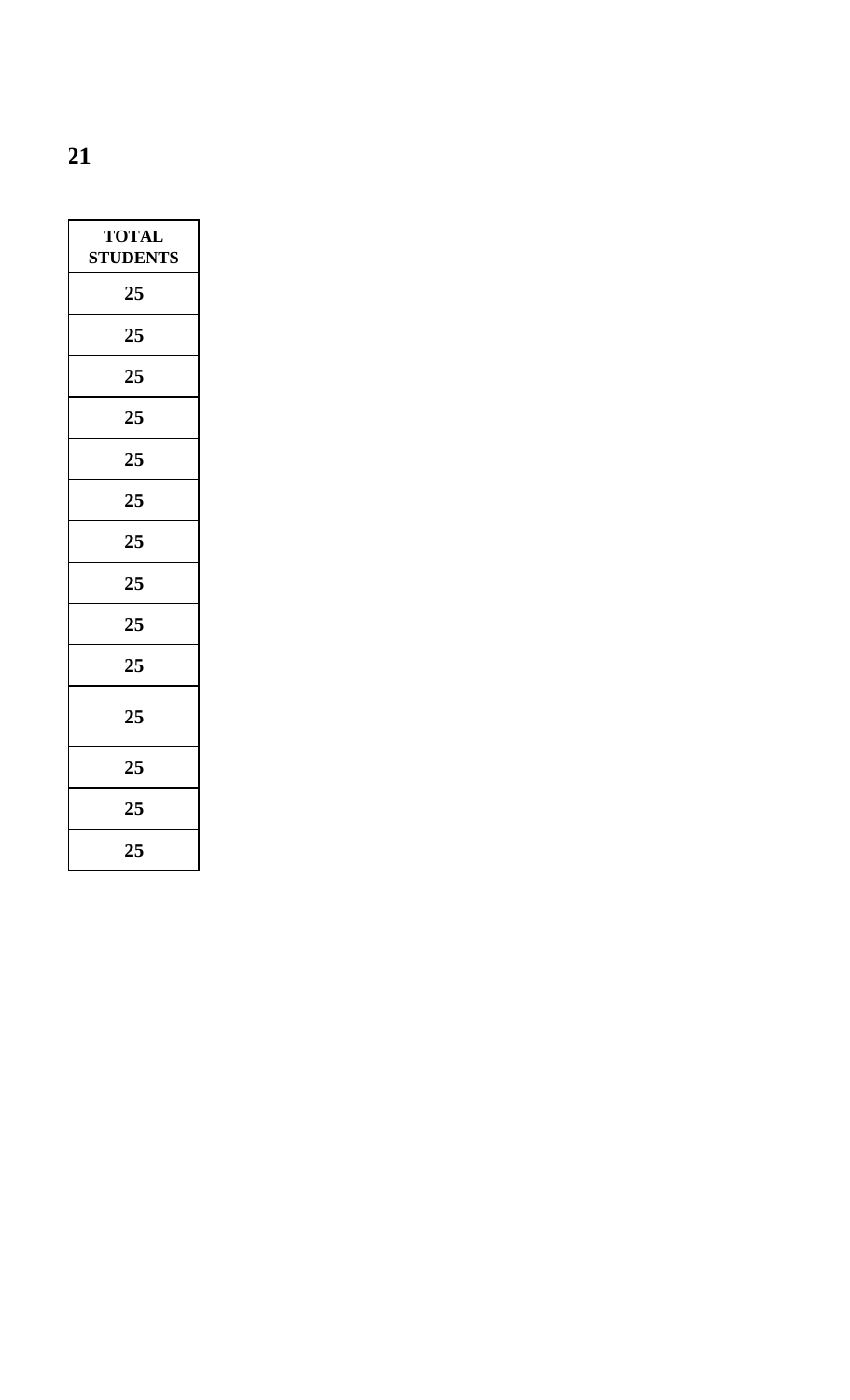|       | <b>V.W.THAKU</b>      |  |
|-------|-----------------------|--|
|       | UTKARSHA VID          |  |
|       | <b>H.S.C</b>          |  |
|       | <b>VIVA NEW BUILL</b> |  |
|       | <b>SUB</b>            |  |
| DATE: | 21/02/2018            |  |
|       | SUB.                  |  |

| <b>FLOOR</b>   | <b>ROOM</b><br>NO. | <b>BLOCK</b><br>NO. |
|----------------|--------------------|---------------------|
|                | 702                | 103                 |
|                |                    | 104                 |
| <b>TH</b><br>7 | 703<br>708         | 105                 |
| <b>FLOOR</b>   |                    | 106                 |
|                |                    | 107                 |
|                |                    | 108                 |